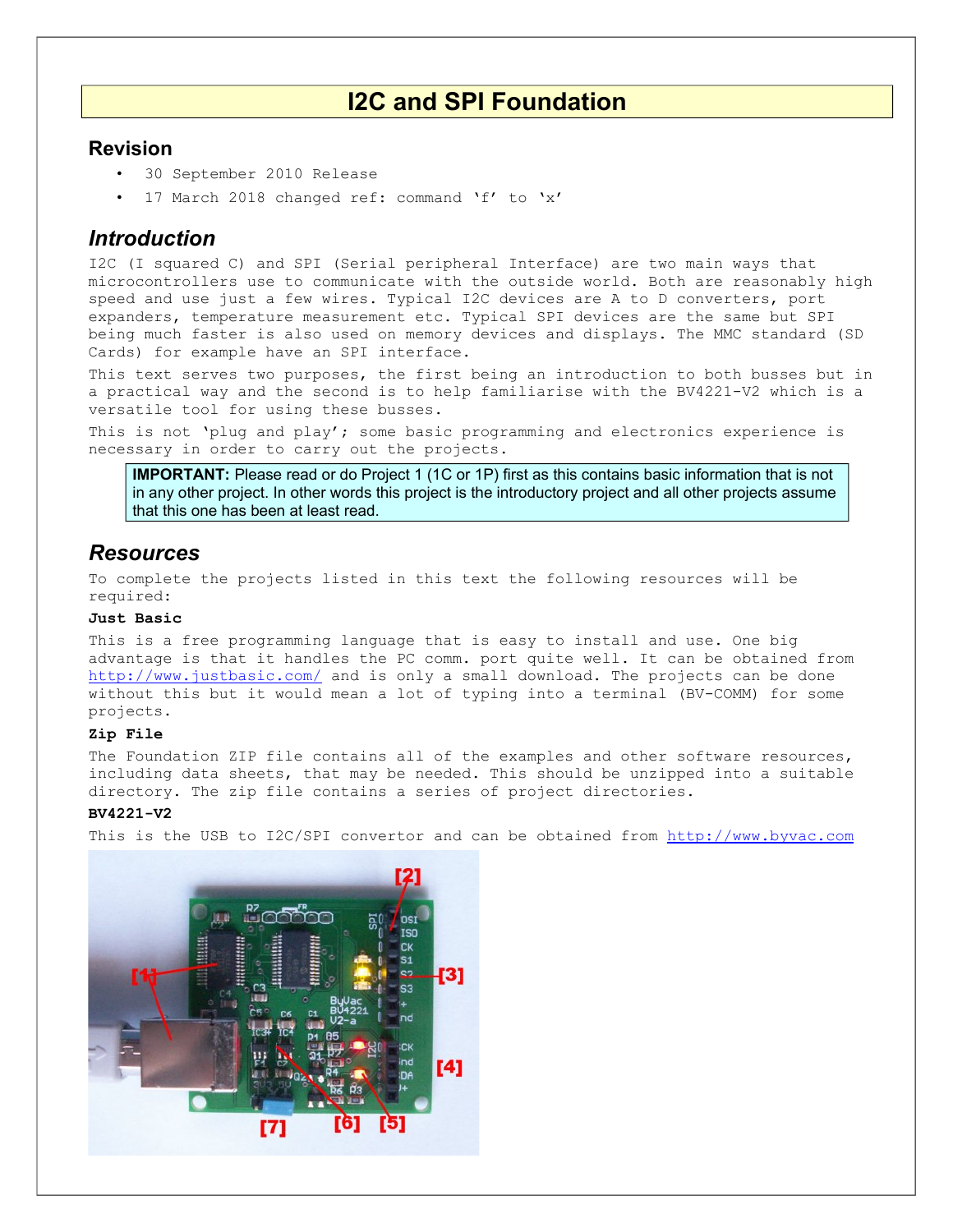#### **Figure 1 BV4221-V2**

- 1. USB interface is Virtual COM port
- 2. SPI Interface
- 3. Three Chip select lines to drive up to 3 devices
- 4. I2C interface
- 5. SCK & SDA LED indicators, go out when bus is stalled
- 6. On Board voltage regulators
- 7. Voltage Selector 3.3V or 5V to cater for differing logic

# **Getting Started**

Connect the BV4221-V2 to a suitable PC running Windows. Install the FTDI software if required following the instructions form the FTDI web site. The BV4221-V2 uses the VCOM driver. If you have the BV4221-V1 then there will be no need to install this driver. A driver is provided in the resources zip file but it may not be the latest. When this is installed it will present itself as a COM port, using BV-COMM (supplied on the ZIP file) set the correct port number and press the red icon on the left which will turn green, now press <enter> and you will be presented with an 0x42> as Figure [2.](#page-1-0)

Pressing <enter> again will produce another prompt. If this does not work check the following items:



2) Is the COM port set correctly, on this system COM 9 is used it WILL be different on your system. To see what it may be use Settings>Refresh Ports and then pick the correct COM port.

 $\overline{a}$ 

| 3) Try resetting the BV4221-V2 using $\frac{1}{\sqrt{2}}$                                        |  |
|--------------------------------------------------------------------------------------------------|--|
| <b>BV-Com</b>                                                                                    |  |
| File Settings Serial About                                                                       |  |
| GBE5 E<br>$\left  \begin{array}{c} 1 \\ 0 \\ 0 \end{array} \right $                              |  |
| $\frac{1}{2}$ COMS $\frac{1}{2}$ 115200 $\frac{1}{2}$<br>⊡ह<br>$\blacktriangledown$              |  |
| <b>Version 0.31a</b><br>NOTE text transfer does not use CTS but<br>Binary transfer does.<br>0x42 |  |
|                                                                                                  |  |
|                                                                                                  |  |
| H:\Zed\Testing\working\dual\dual_bv4626.bas                                                      |  |
|                                                                                                  |  |

<span id="page-1-0"></span>**Figure 2 Initialising the BV4221-V2**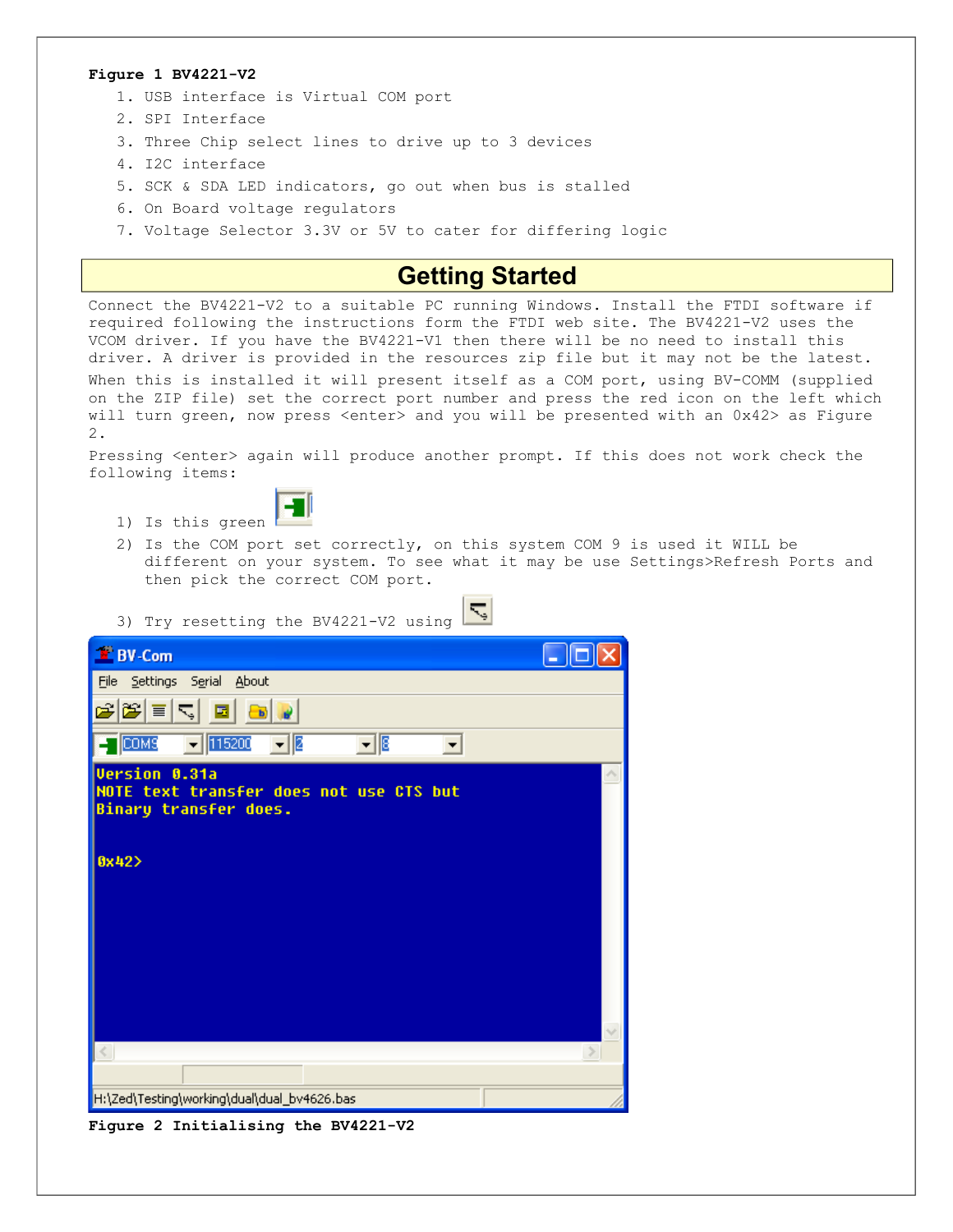The above will verify that the BV4221-V2 is working with your system. All of the projects could be carried out using this terminal but it would involve a great deal of typing on some projects, that is the reason for using JB (Just Basic)

# **I2C**

For in depth technical details about I2C read<http://en.wikipedia.org/wiki/I%C2%B2C> this is quite comprehensive. The **practical** side is dealt with here, actually using the bus to interface with devices.

This is a two wire bus but in practice 4 wires are needed, the two extra being to carry the power supply. It is slightly more complicated than the SPI system and a bit slower but the design lends itself to very many applications.

This is also an **addressable** protocol which means that several devices can share the same bus because each device has its own address.

# **Project C1 24C16 EEPROM**

The 24C16 EEPROM and its derivatives is one of the more complicated I2C devices but it does have all the ingredients required for using the bus. If this is mastered then all of the other I2C devices should be easily understood.



#### **Figure 3 I2C EEPROM \*\* 24C01 Device Leave A0-A2 disconnected for 24C16**

The I2C side of the BV4221-V2 is used for wiring the EEPROM. The easiest way to do this is some ribbon cable and a pin head connector going to a breadboard, see [Figure](#page-9-0)  [10.](#page-9-0)

Most I2C devices have a few pins dedicated to address lines so that the address of the chip can be changes, thus allowing several of the same type of device to be used on the same bus. **\*\***The 24C16 is unusual in that the A0 to A2 lines are not used and are left disconnected. The base address of 0xA0 (see reading & addressing) is used to access the first page and the three lower bits of the address are used for accessing the pages.

WP has also been connected to ground for this project as pulling it high (connecting to V+) will prevent any writes to the device.

### **Address Discovery**

With just this device connected and the BV4221-V2 in the I2C mode use the 'x' command to discover the address of the device: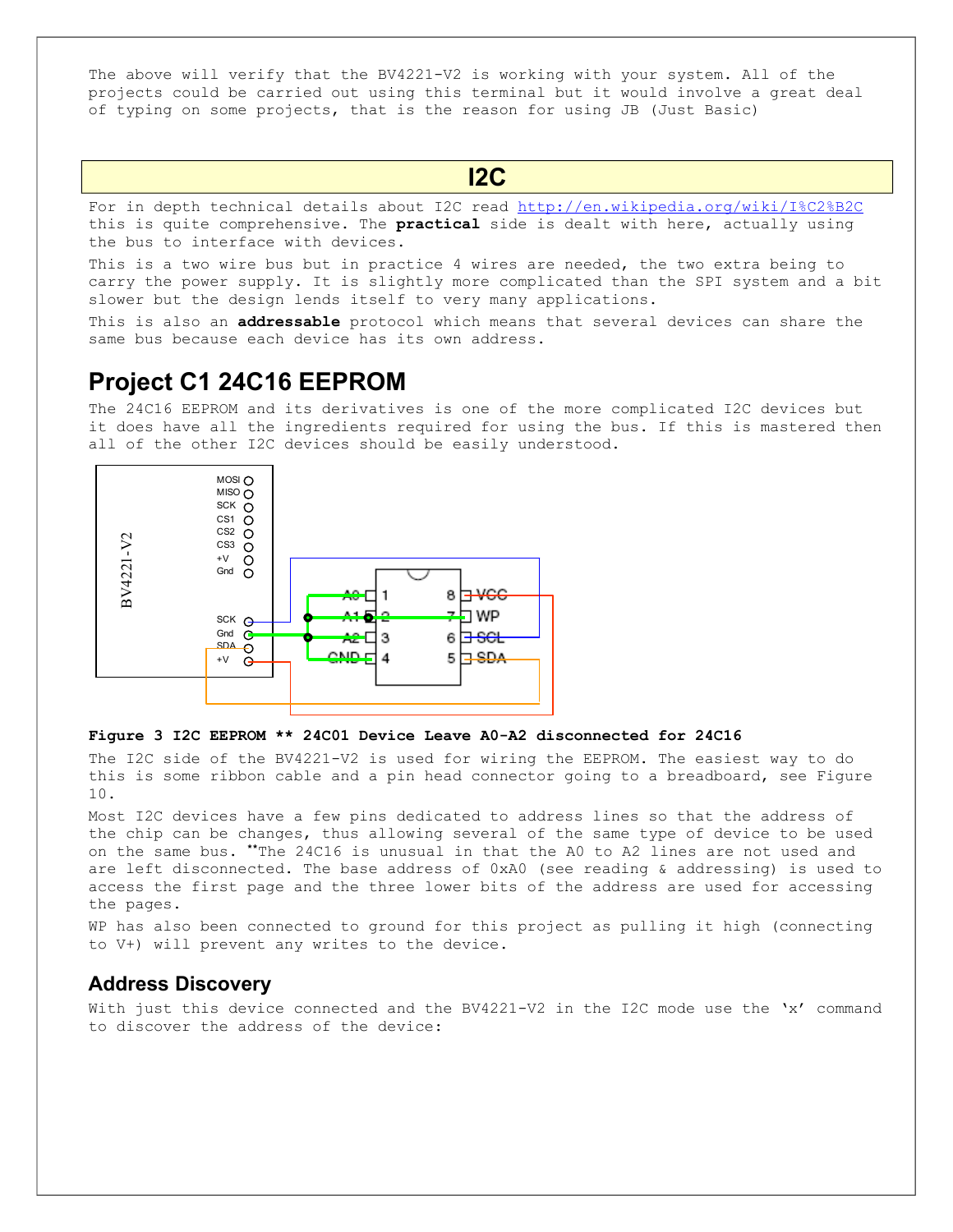

#### **Figure 4 24C16 Addresses**

As previously mentioned for the 24C16 device this will appear as 8 addresses. The reason for this is that the device address is used as part of the EEPROM address. To address the contents of EEPROM a single byte is used, therefore this is only capable of addressing 256 bytes, adding the extra three bits of the DEVICE address extends the 8 bits to 11 bits.

One of the most confusing parts of using an I2C memory device is separation out the device address from the contents of the EEPROM address but using this scheme just adds to the confusion – ah well.

### **The Address Counter**

As far as I know all EEPROM and Flash memory devices have an address counter, the purpose is to save having to set the address each time a byte is read or written. When reading for example the address counter will increment to the next location after read completes. This is highly convenient but comes with a price. The counter is usually a lot smaller<sup>[1]</sup> than the total array size, in the case of this EEPROM it is 16 (8 for smaller devices) so when it reaches 16 it rolls over back to 0. To further complicate matters this counter is set at fixed locations or boundaries in the example of this chip the boundaries are at  $0,0x10,0x10,0x30$  etc.

This must be taken into account for all reading and writing operations.

*[1] The reason it is smaller is that it usually points to some temporary ram otherwise if it were just a counter then there would be very little restriction to its size.*

### **Reading & Addressing**

A read can be performed at any time and it will give the contents of the EEPROM at the address counter location, the address counter will be incremented for the next read. On an I2C bus the first bye is always the address of the device. I2C uses a 7 bit address (there are 10 bit versions not discussed here) with the least significant bit set to 1 for reading and 0 for writing.

In practice this give an 8 bit EVEN address for writing and an 8 bit ODD address for reading. So using this chip the address is 0xA1 for read and 0xA0 for write for the first part of the EEPROM. For more information about addressing problems see this page under addressing [http://www.i2c.byvac.com/ar\\_trouble.php.](http://www.i2c.byvac.com/ar_trouble.php)

So reading is a matter of sending the device address with the read bit set and then reading the data, thus: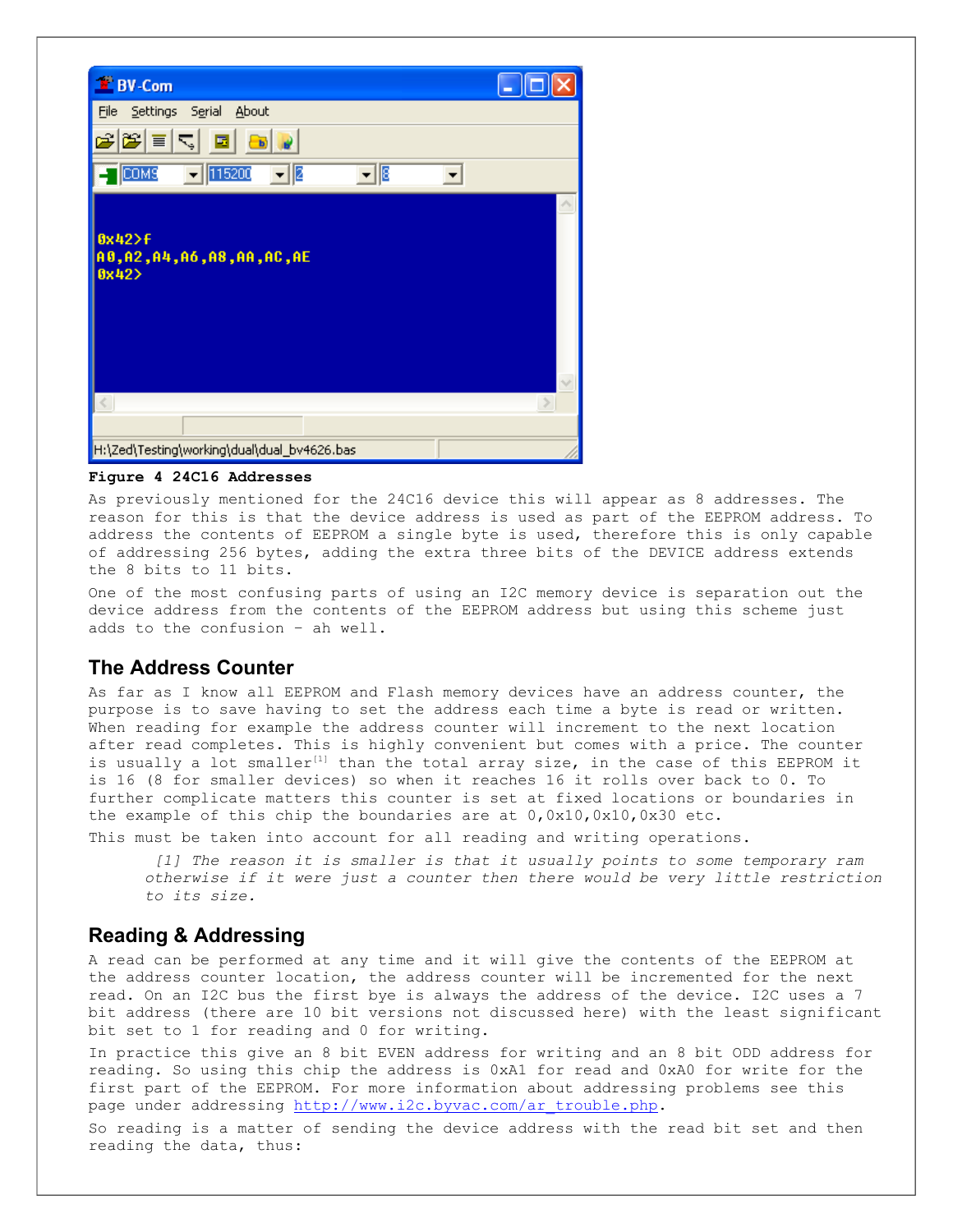```
0x42>s-a1 g-1 p 
To explain, 0x42> is the prompt from the BV4221-V2.
s - a1This will send a start condition followed by address 0xA1, because we are in hex
mode. If 's' was used on its own then it would send the start condition followed by 
0x42 which is the default address, this can be changed by using the 'A' command.
q-1Gets a byte from the I2C bus and returns it to the console, this will probably be 
0xFF if it is a blank EEPROM.
p
Is the stop condition that must be on the end of all BV4221-V2 command, it does not 
need to be on the same line but it is this 'p' command that will initiate the sending
of the complete line of commands, i.e. "s-a1 g-1" in this case.
As we do not know the value of the address counter then we have no Idea where this 
value has come from. What is required is to set the EEPROM address before reading, 
this is called a random read in the datasheet and uses a very common technique of:
<write><restart><read>
The first write is to tell the EERPOM to set the address counter, a restart is 
required after this in order to read the next byte. After that of course the program 
counter is known and just a read can be used.
0xA0>s 0 r g-1 p
In this sequence the default address has been set to 0xA0 by using the 'A' command, 
this as can be seen, changes the prompt.
s 0
This sends the start condition and the device address 0xA0 (write) to set the program
counter to 0
r
Is the restart command which is basically a stop command followed by a start command 
and the device address+1 (0xA1 in this case). The rest is as before, this time the
```
### **Writing**

This is a bit simpler than read as it consist of <device address><eeprom address><data....>

| <b>BV-Com</b>                                                           |   |   |
|-------------------------------------------------------------------------|---|---|
| Eile<br>Settings Serial<br><b>About</b>                                 |   |   |
| 68≋∣≡∣<<br>區<br>$\overline{\mathbf{b}}$                                 |   |   |
| $\frac{1}{2}$ 115200<br>그한<br>$\blacksquare$ COM9<br>$  \mathbf{v}  $ 2 | ▼ |   |
| $0 \times 00$                                                           |   |   |
| 0xA0>s 0 1 2 3 4 p                                                      |   |   |
| $0 \times 0$ $0 \times 0$ $-4$ $p$                                      |   |   |
| 01, 02, 03, 04<br>0xA0                                                  |   |   |
| 0xA0                                                                    |   |   |
|                                                                         |   |   |
| 0xA0                                                                    |   | Ÿ |
|                                                                         |   |   |
|                                                                         |   |   |
| H:\Zed\Testing\working\dual\dual_bv4626.bas                             |   |   |

result will be the contents of address 0.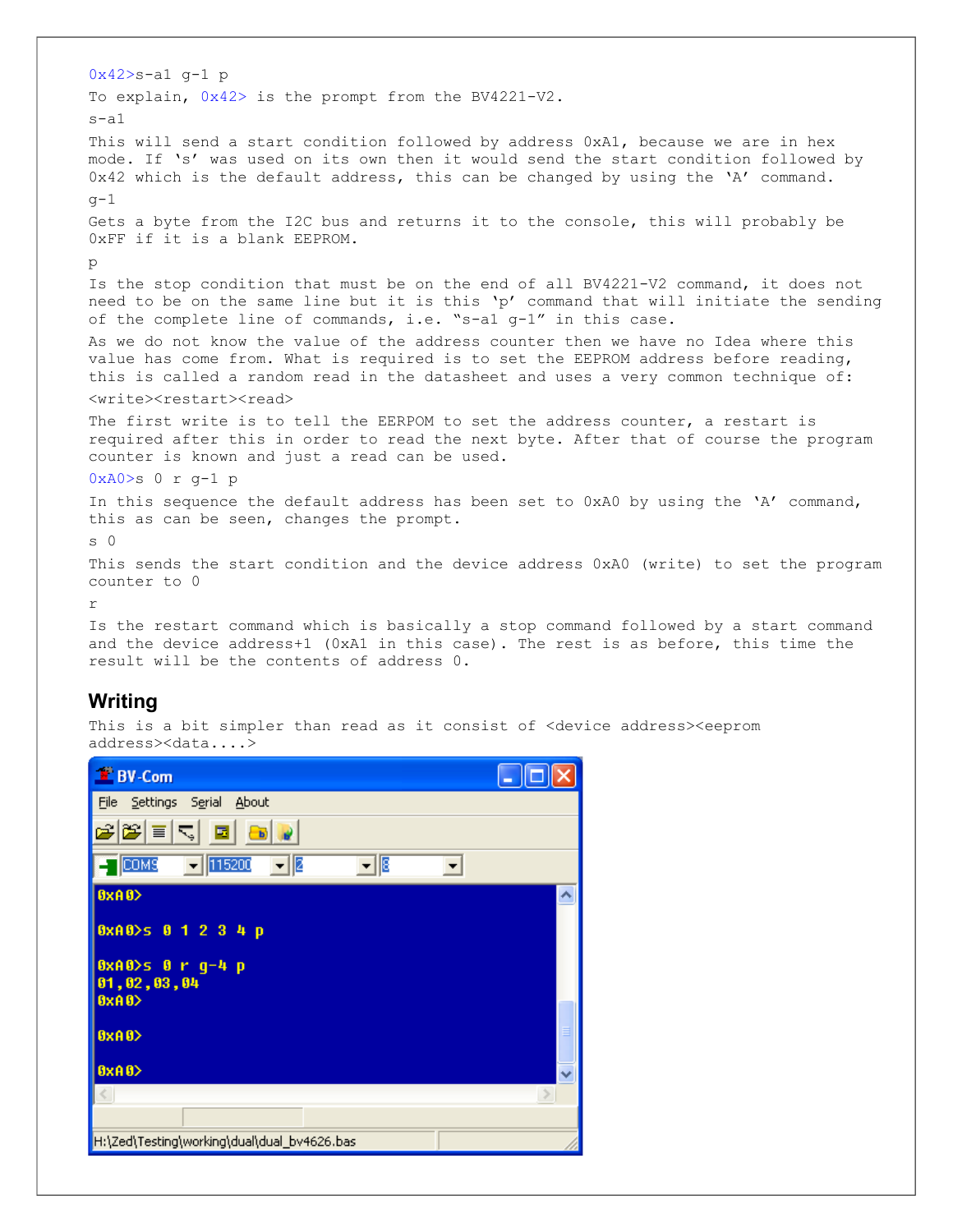#### <span id="page-5-1"></span>**Figure 5 Writing followed by read**

The above [Figure 5](#page-5-1) should work for all devices, it write 1, 2, 3, 4 to location 0 and then reads it back.

### *Summary*

The EEPROM device uses the I2C bus in a typical way with a mixture of reading and writing and the use of the restart command. Simple devices such as the port expander will use the R/W bit to determine if data should come from the device or go to the device, as can be seen from the above most devices are not that simple.

Be careful with memory devices and their page boundaries, quite a bit of extra code is needed to cope efficiently with this.

## **SPI**

For in depth information about the SPI bus see http://en.wikipedia.org/wiki/Serial Peripheral Interface Bus this is a 4 wire bus plus power supply and so in practice 6 wires will be needed.

# **Project P1Reading & Writing EEPROM**

The first project uses a '95160' EEPROM device. This can store and retrieve information on and EEPROM (Electrically Erasable Programmable Read Only Memory). Its main use is for storing small amounts of data that needs to be retained after a device has been switched off. For example the volume setting of a TV could be remembered by one of these, it would be most annoying having to adjust the volume every time the TV was switched on.

The 95160 has 2kB (2048 x 8bit) memory and can be read, written or erased from any location. It can also operate ate 10MHz and so is considered reasonably fast. [Figure 6](#page-5-0) shows the logic diagram and the meaning of the pins along with the physical layout. For this project hold and W are tied high.



<span id="page-5-0"></span>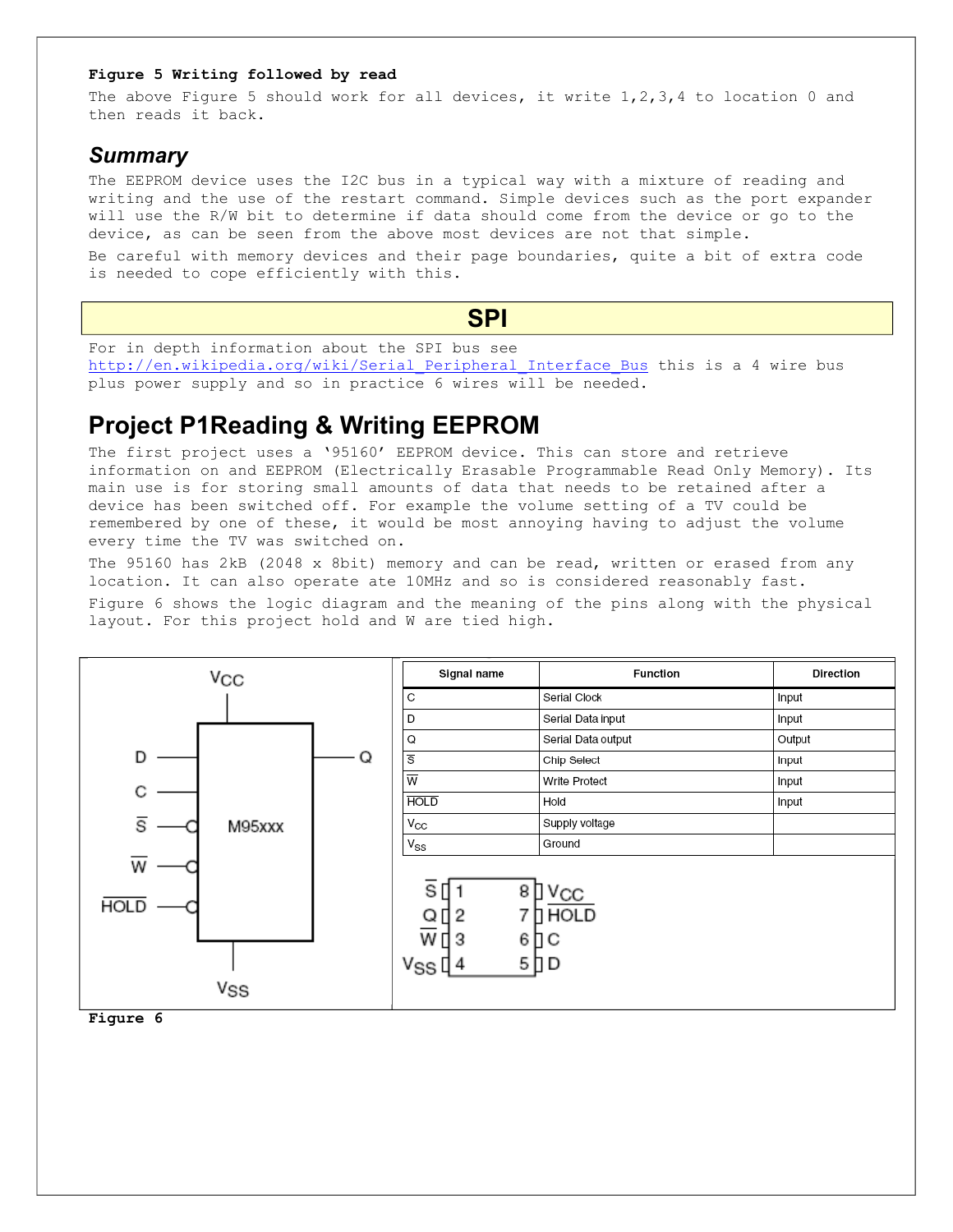

#### <span id="page-6-0"></span>**Figure 7 BV4221-V2 Wiring**

The 95160 should be wired as shown in [Figure 7.](#page-6-0)

### *Method*

Wire the EEPROM as shown in the diagram. The data sheet can be found in the 95160 folder for further reference. The associated JB file is 95160.bas. MOSI stands for Master Out Slave In and is thus connected to the salve input. MISO stands for Master In Slave Out and is therefore connected to the slave output.

The EEPROM works, as many SPI devices, by sending a command followed by specific data. In most cases the command will be followed by an address of where to store or retrieve the data from. An added complication for this device is that any writing to the EEPROM requires an 'UNLOCK' command first. This is to prevent accidental writes. As reading is simpler we will take that one first.

### **The Address Counter**

As far as I know all EEPROM and Flash memory devices have an address counter, the purpose is to save having to set the address each time a byte is read or written. When reading for example the address counter will increment to the next location after read completes. This is highly convenient but comes with a price. The counter is usually a lot smaller<sup>[1]</sup> than the total array size, in the case of this EEPROM it is 32 so when it reaches 32 it rolls over back to 0. To further complicate matters this counter is set at fixed locations or boundaries in the example of this chip the boundaries are at 0,0x20,0x40,0x60 etc.

This must be taken into account for all reading and writing operations.

*[1] The reason it is smaller is that it usually points to some temporary ram otherwise if it were just a counter then there would be very little restriction to its size.*

### **Reading**

The read command for this device is 3, see table 4 on the 95160 datasheet. Reading is quite straightforward and involves the following commands:

- 1) set CS low
- 2) send 3
- 3) send the address
- 4) read the data
- 5) set CS high

On ALL SPI devices the CS is set first, this is usually low to activate but not always. As this is the first project we will do this by 'hand' using BV-COMM first before using JB.

- 1) Set up the BV4221-V2 use commands "S" <enter> "mo" <enter> "D" <enter>
- 2) Issue the command "l1 3 0 0 g-10 h1"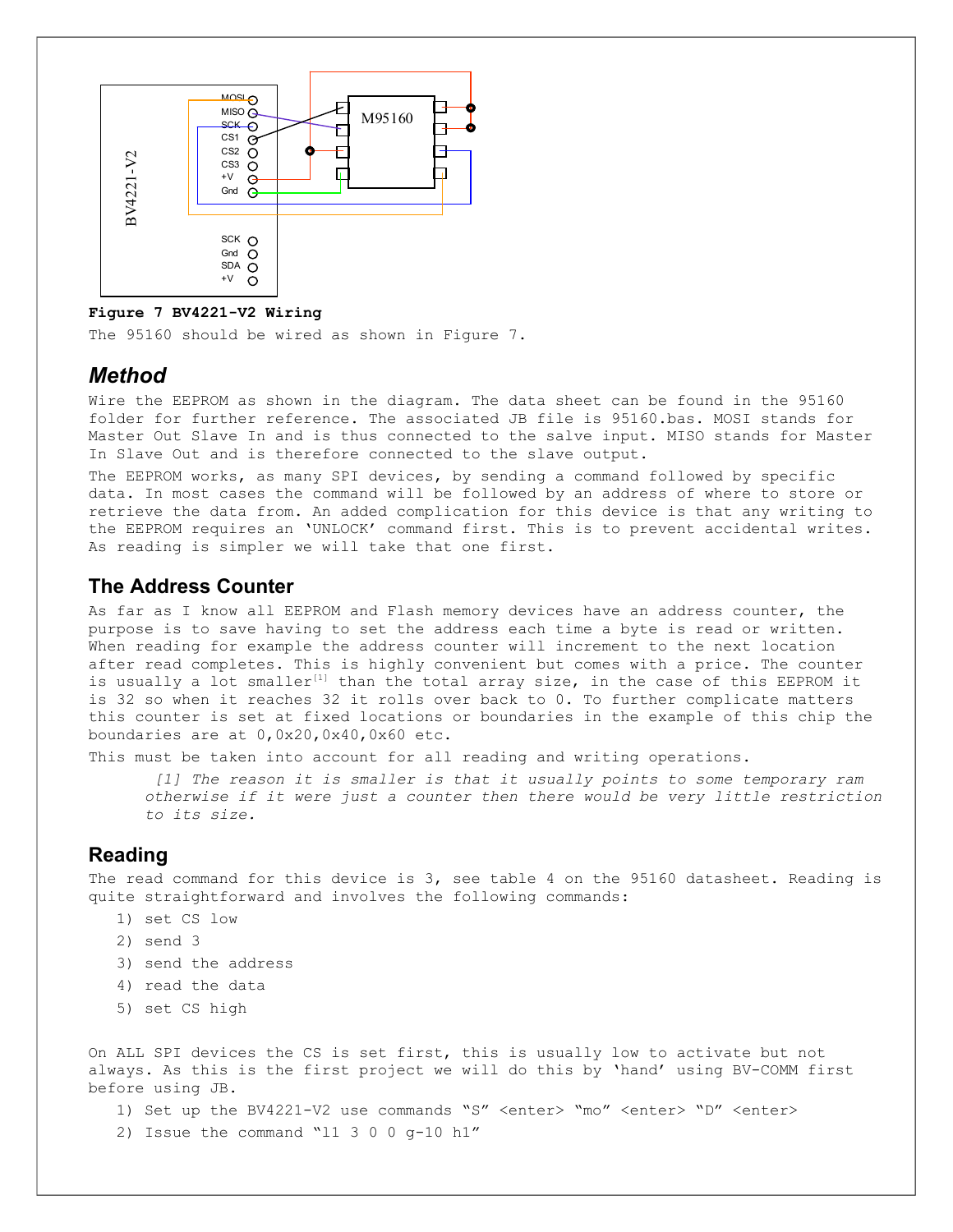

#### <span id="page-7-0"></span>**Figure 8 Simple Read**

At 1) the BV4221-V2 has been set to DPI mode, Decimal and Mode 0. This only needs to be done once after reset, if this is going to be used all of the time then it can be 'fixed' with the F command so that the initialisation does not need to take place each time. I would NOT recommend doing this on an automated system as setting the device each time has some advantages.

At 2) 'l1', that is lower case L and one will set the CS1 on the BV4221-V2 to low. The '3' is the read command and '0 0' is the address<sup>[1]</sup>, g-10 will get 10 bytes from the SPI bus and h1 resets CS1 to high.

*[1] The datasheet for the 95160 requires a 16 bit address and as the default transfer length (see command n) is 8 bits then two bytes are required.*

The values returned are shown in [Figure 8.](#page-7-0) On a blank EEPROM these will be all 255 values. It may be worth explaining what is happening here in terms of the SPI bus. The SPI bus is full duplex which means that as bits go in so bits come out, this means that when you put something in you always get something out and to get something out you have to put something in. This can cause confusion but it is simply a matter of ignoring what you don't want.

To relate this to the above example, 3 and 0 0 have been put onto the SPI bus and thus into the EEPROM and 3 and 0 0 have been returned by the EEPROM which we can choose to ignore. The  $q-10'$  command actually sends 10 x 0xff values to the EEPROM, the EEPROM responds by returning the correct values. This is a common technique, when the SPI device does not need any information but has information to give then 0xff is sent. By the same token when the slave requires information but does not have any to give then the output from the slave is simply ignored.

When using numbers on their own, the result is always returned back. To send a value to the SPI buts but to ignore any returned values then use the 's' command. This sequence "l1 s 3 0 0 g-10 h1" for example will only return the bytes we are interested in.

### **Writing**

This is a bit more complex, there are two factors to consider: 1) before writing the EEPROM needs write enable setting and 2) because write is a relatively slow process monitoring needs to take place to determine when the write has finished before writing anything else.

To initiate a write, the write enable command must be sent thus: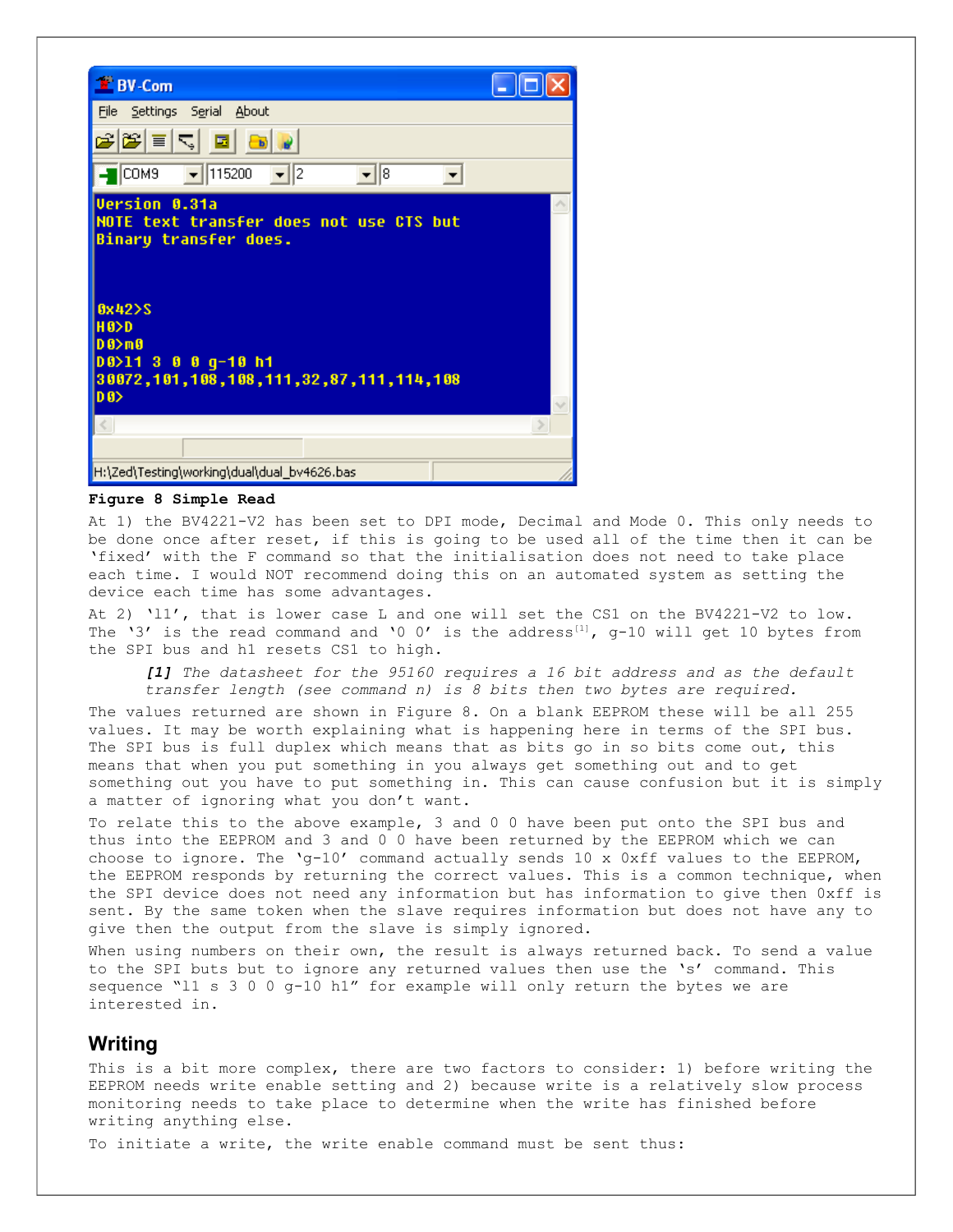```
"l1 s 6 h1"
The write enable command is '6' and this must be bounded by chip select as above, 
this fact usually catches people out.
Once this is set then the EEPROM can be written to, for example:
"l1 s 2 0 0 97 98 99 h1"
will write "abc" to address 0. As previously mentioned the write is a relatively slow
process and so the status register needs checking to see that the write has finished.
In the case of this particular EEPROM the bit in the status register to check is bit 
0.
[doWriteLoop]
    call doSend "11 s 5 g-1 h1" ' get status
    call doWait 62, 1000 ' ends in prompt
    if val(rc\xi) > 0 then goto [doWriteLoop]
end sub
```
This shows a snippet of JB code where the register is checked, command '5' will return the register status and this under normal circumstances will return 1 if it is still writing or 0 if finished. This is a bit simplistic but will do for the illustration. In practice it would be better to 'and' the result with 1 and see if it is 0.

## *JB Code*

The Just basic code is in the file 95160.bas and has a simple user interface for initialising, reading and writing to the EERPOM. At the top of the code set the COM port before using.

#### **Sending Data**

When sending data to the BV4221-V2 it expects it to be terminated with CR and only CR (#13), the routine doSend will ensure this. Also in this routine the first line will clear the input buffer of any characters that may be left over from the previous commands. This was found necessary in practice.

#### **Receiving Data**

The tried and tested technique for receiving data is to read in characters from the COM port until a known terminating character has been received. You may have noticed that the BV4221-V2 always ends with a prompt, at the end of the prompt is '>' which is #62. The routine doWait, will wait for a character or will time out. The gathered characters are placed in the global variable rc\$.

### *Summary*

The EEPROM M95160 is typical of all of the EERPOM and Flash devices and so understanding this one will help with all of the others. This particular EEPROM does not need erasing before writing which makes it very simple to use.

In the code given no consideration is given to the page boundary and so if 10 bytes are written to address 30 you will end up with the first two bytes going to address 30 and 31 and the rest of the bytes going to 0 to 7 as the page wraps round. To simplify the code any page checking has been left out.

## **Project P2 MCP23S08 Port Expander**

This is an 8bit serial to parallel port expander. In other words it will give an 8 bit input/output port from a serial interface. This type has an SPI interface there are also available MCP23008 that have an I2C interface.

This device is slightly over complex for a simple expander but with the complexity comes flexibility. Using the device basically amounts to writing or reading from 11 internal registers. To access those registers a read or write op-code is sent followed by the address of the register followed by the data.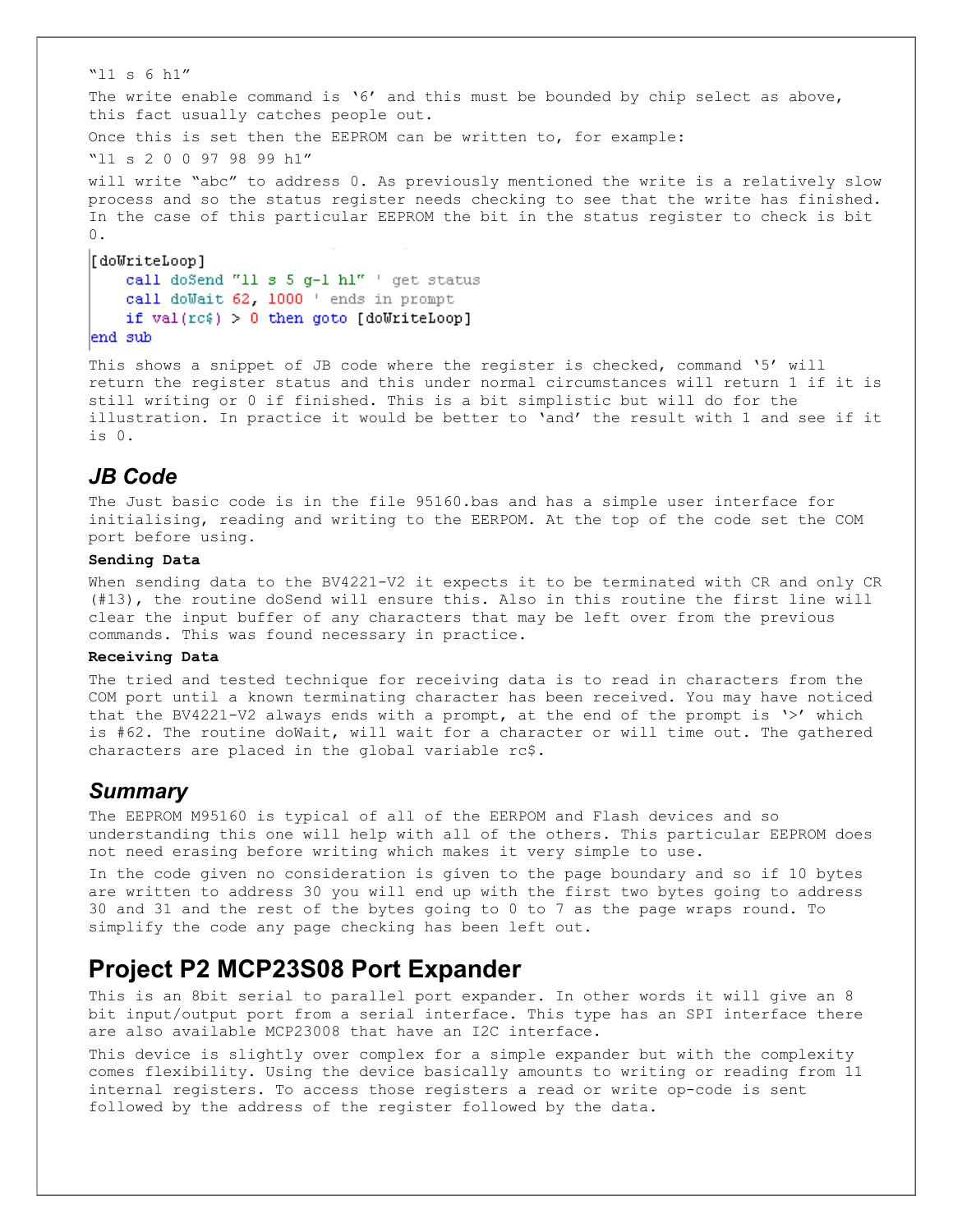

One added complication which is unusual for an SPI device is that the Op Code is an address and can be changed in hardware. This is unusual because SPI devices are not addressed but normally selected by the CS line.



#### **Figure 9 28S08 Wiring**

The reset should be tied to +V but this is not shown on the diagram. There is a power on reset and so this pin will not be needed for this example. Tying A0 and A1 to ground will give an Op Code value of 0x40 for write and 0x41 for read.

### *Method*

The easiest way to connect this up is by placing the IC in a breadboard and making up a lead consisting of an 8 way pin head and some ribbon cable. Attaching stiff wire to the other end of the cable makes it possible for the end of the wire to be inserted into the breadboard [\(Figure 10\)](#page-9-0).



#### <span id="page-9-0"></span>**Figure 10 Connecting Cable**

When testing the o/p simply place an LED on one of the i/o lines, for input a resistor to +V was used and then shorted to ground to see that the input could be detected.

As this text is to illustrate the SPI bus and the BV4221-V2 the finer details of this device will be ignored

### **Writing**

It may be easier to start off with this. At reset all of the i/o is set to input so the first thing to do is set all of the ports to output as follows:

- 1) Set the BV4221-V2 to SPI, mode 0 and Hex "S" <enter> "m0" <enter> "H" <enter>
- 2) Set device to o/p "l1 s 40 0 0 h1"
- 3) Set GP0 to high "l1 s 40 9 1 h1"

This can be done using BV-COMM and observing the results at pin 10 with an LED or meter. The I/O register is 0 and so this was set to all 0 in step 2. At step 3 1 was sent to the GPIO register 9, this made GP0 high.